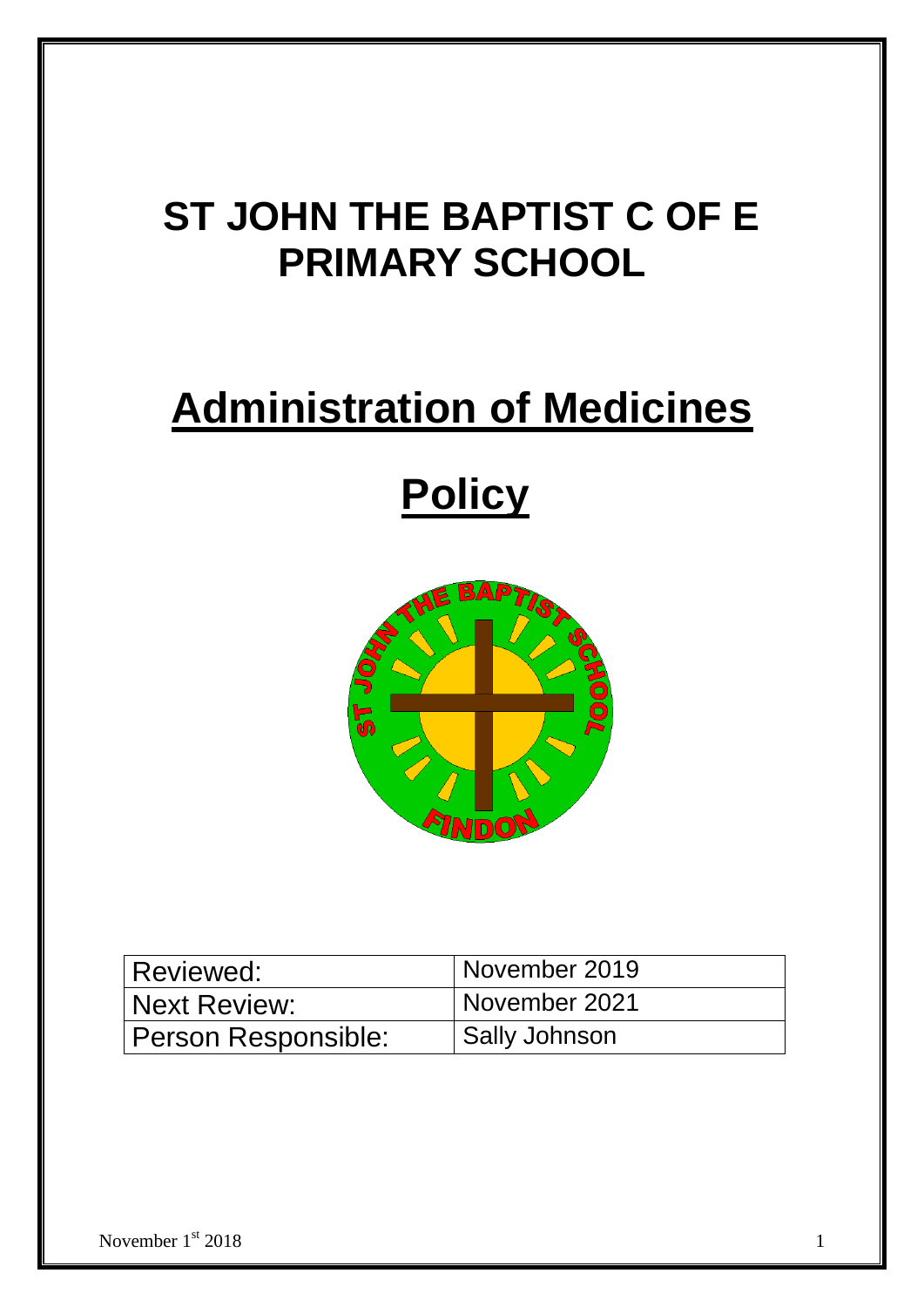### St John the Baptist C E Primary School

#### Administration of Medicine Policy

#### **Statement of Intent**

Section 100 of the Children and Families Act 2014 places a duty on 'governing bodies of maintained schools, proprietors of academies and management committees of PRUs to make arrangements for supporting pupils at their school with medical conditions'. The governing body of St John the Baptist CE Primary School will ensure that these arrangements fulfil their statutory duties and follow guidance outline in 'Supporting pupils at school with medical conditions' December 2015'.

Medicines will be administered to enable the inclusion of pupils with medical needs, promote regular attendance and minimise the impact on a pupil's ability to learn. In an emergency all teachers and other staff in charge of children have a common law duty of care to act for the health and safety of a child in their care – this might mean giving medicines or medical care.

**Signed** Chair of Governors **Date**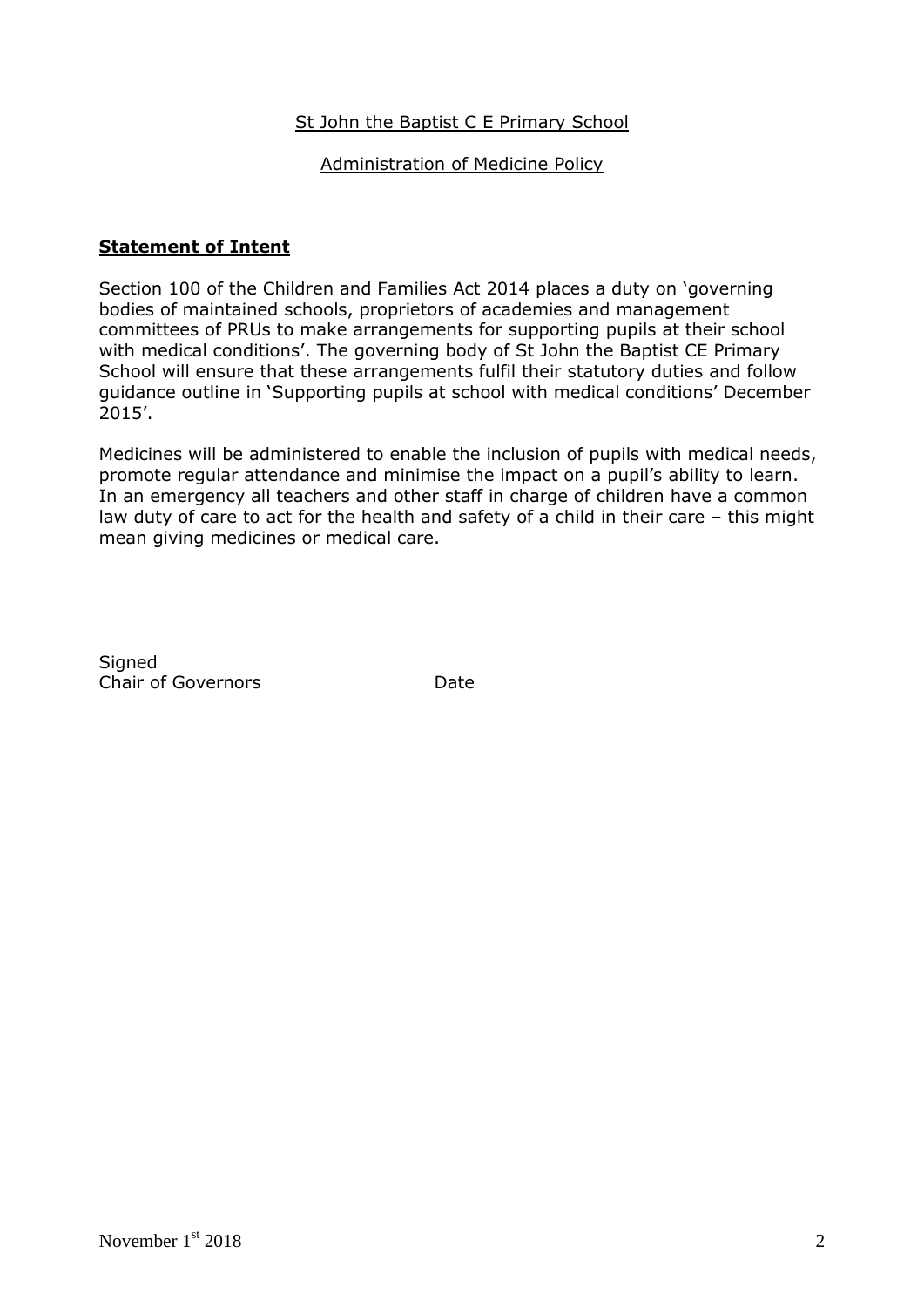## **Organisation**

The governing body will develop policies and procedures to ensure the medical needs of pupils at St John the Baptist Primary School are managed appropriately. They will be supported with the implementation of these arrangements by the Head teacher and school staff.

The Lead for Managing Medicines at St John the Baptist is Jill Van Zanten or in their absence Toria Lyle. In their duties staff will be guided by their training, this policy and related procedures.

### **Implementation monitoring and review**

All staff, governors, parents/carers and members of the St John the Baptist Primary School community will be made aware of and have access to this policy. This policy will be reviewed biennially and its implementation reviewed and as part of the Head teacher's biannual report to Governors.

## **Insurance**

Staff who follow the procedures outlined in this policy and who undertake tasks detailed in the RMP Medical Malpractice Treatment Table are covered under WSCC insurance policies. The medical audit is available to view on West Sussex Services for Schools under 'guide to insurance for schools'.

Claims received in respect of medical procedures not covered by the insurers will be considered under the Council's insurance fund.

## **Admissions**

When the school is notified of the admission of any pupil with **a prescribed epipen**, the Lead for Managing Medicines will seek parental consent to administer short term-ad-hoc non-prescription medication using 'Template B: Parent/guardian consent to administer short-term non-prescribed 'ad-hoc' medicines'. An assessment of the pupil's medical needs will be completed this might include the development of an Individual Health Care Plans (IHP) or Education Health Care Plans (EHC) and require additional staff training. The school will endeavour to put arrangements in place to support that pupil as quickly as possible. However the school may decide (based on risk assessment) to delay the admission of a pupil until sufficient arrangements can be put in place.

### **Pupils with medical needs**

The school will follow Government guidance and develop an IHP or EHC for pupils who:

- Have long term, complex or fluctuating conditions these will be detailed using Template 1 (Appendix 1)
- Require medication in emergency situations these will be detailed using Template 2 for mild asthmatics and Templates 3, 4, 5 and 6 for anaphylaxis (Appendix 1).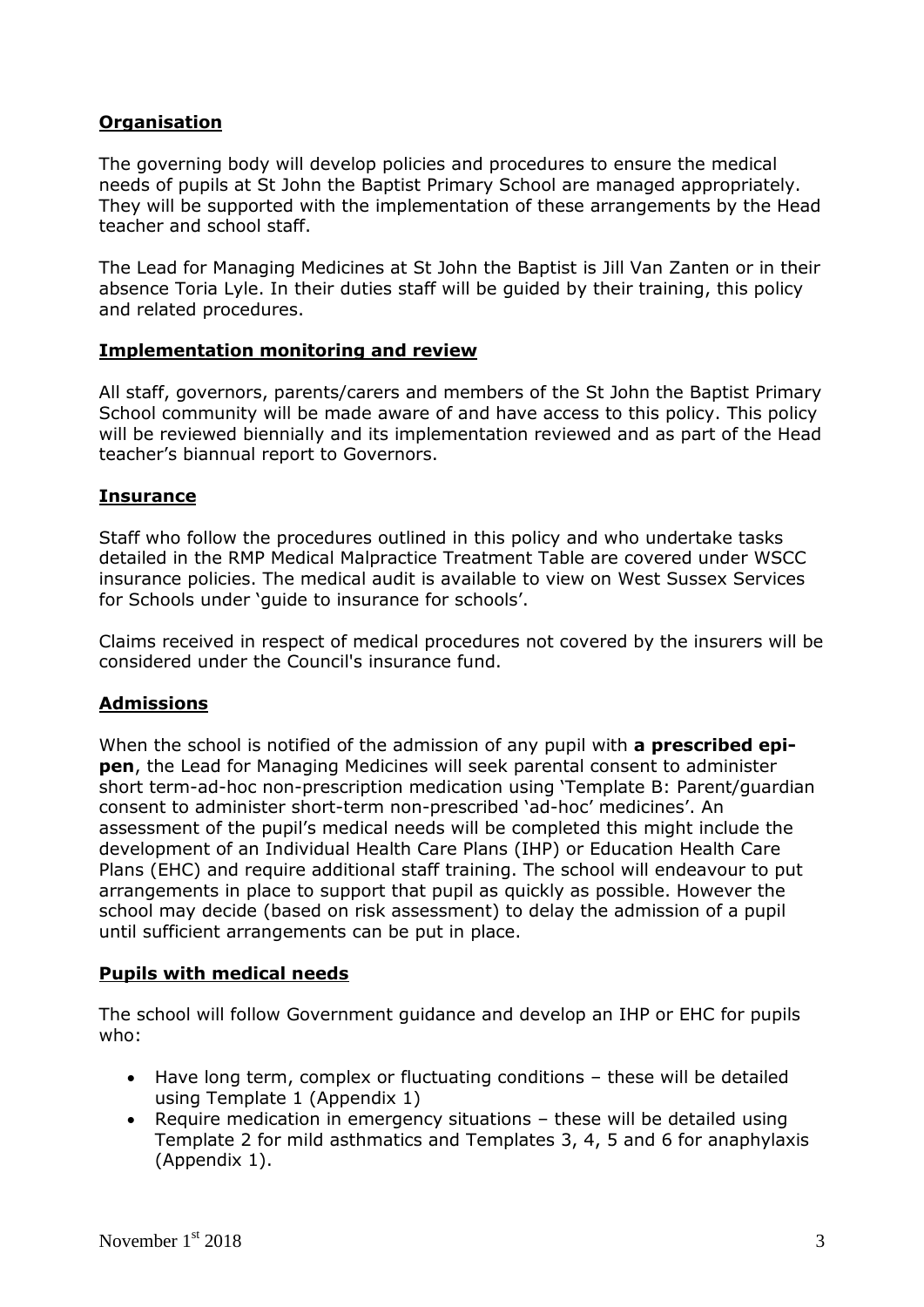Parents/guardians should provide the Head teacher with sufficient information about their child's medical condition and treatment or special care needed at school. Arrangements can then be made, between the parents/guardians, Head teacher, school nurse and other relevant health professionals to ensure that the pupil's medical needs are managed well during their time in school. Healthcare plans will be reviewed by the school annually or earlier if there is a change in a pupil's medical condition.

### **All prescribed and non-prescribed medication**

On no account should a child come to school with medicine if he/she is unwell. Parents may call into the school and administer medicine to their child, or they may request that a member of school staff administers **prescribed** medicine. If a pupil refuses their medication, they should not be forced, the school will contact the parent/guardian and if necessary the emergency services. Pupils should not bring any medication to school for self-administration.

The school will keep a small stock of antihistamine (for children who have a prescribed epi-pen), for administration with parental consent (template B or gained at the time of administration) for symptoms that arise during the school day. All other **prescribed** medication must be supplied by the parent/guardian in the original pharmacist's container clearly labelled and include details of possible side effects e.g. manufacturer's instructions and/or patient information leaflet (PIL). Medicines must be delivered to the school office with the appropriate consent form Template C (Appendix 2). The school will inform the parent/guardian of the time and dose of any medication administered at the end of each day by letter.

### **Confidentiality**

As required by the General Data Protection Act 2018, school staff should treat medical information confidentially. Staff will consult with the parent, or the pupil if appropriate, as to who else should have access to records and other information about the pupil's medical needs and this should be recorded on the IHP or EHC. It is expected that staff with contact to a pupil with medical needs will as a minimum be informed of the pupil's condition and know how to respond in a medical emergency.

#### **Consent to administer medication**

Parental/guardian consent to administer medication will be required as follows:

 **Prescribed medication** - each request to administer medication must be accompanied by 'Parental consent to administer medication form (Appendix 2 Template C) or if applicable on the IHP)

#### **Prescription Medicines**

Medicine should only be brought to school when it is essential to administer it during the school day. In the vast majority of cases, doses of medicine can be arranged around the school day thus avoiding the need for medicine in school. Antibiotics for example are usually taken three times a day, so can be given with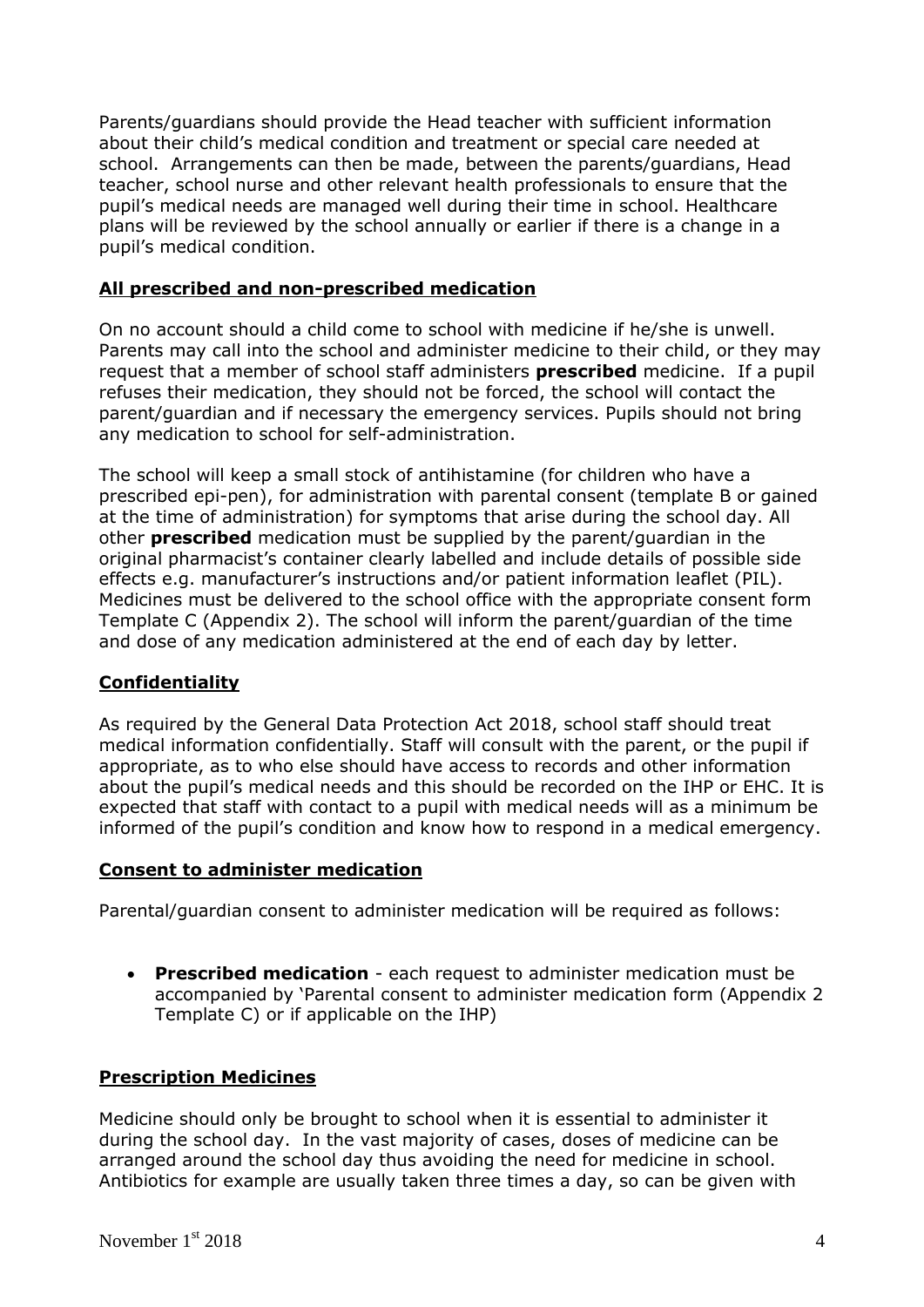breakfast, on getting home from school and then at bedtime. Administration will be recorded using Template D or E and the parent/guardian informed. Parents/guardians are expected to remove any remaining medicine from school once the prescribed course has been completed.

## **Non-prescription Medicines**

Under exceptional circumstances where it is deemed that their administration is required to allow the pupil to remain in school the school will administer nonprescription medicines. The school will not administer alternative treatments i.e. homeopathic or herbal potions, pills or tinctures or nutrition supplements unless prescribed or recommended by a Doctor and detailed on an IHP or EHC as part of a wider treatment protocol. As recommended by the Government in 'Supporting Pupils at School with Medical Conditions December 2015' the school will also not administer aspirin unless prescribed. The storage and administration for nonprescription medication will be treated as prescription medicines.

If the relevant symptoms develop during the school day as detailed under the paragraph below 'short term ad-hoc non-prescribed medication' the school will administer the following non-prescription medications:

antihistamine

The school will NOT administer non-prescription medication:

- as a preventative, i.e. in case the pupil develops symptoms during the school day;
- if the pupil is taking other prescribed or non-prescribed medication, i.e. only one non-prescription medication will be administered at a time;
- Any requirement for a non-prescription medication to be administered during school hours for longer than 48 hours must be accompanied by a Doctor's note. In the absence of a Doctor's note and if following the administration of a non-prescription medication symptoms have not begun to lessen in the first 48 hours the school will advise the parent to contact their Doctor. If symptoms have begun to alleviate, the medication can continue to be administered at home out of school hours. Under very exceptional circumstances where the continued administration of a non-prescribed medication is required to keep the pupil in school and this requirement has not been documented by a medical professional the school will continue to administer medication at their own discretion.
- Skin creams and lotions will only be administered in accordance with the Schools Intimate Care Policy and procedures.
- Medication that is sucked i.e. coughs sweets or lozenges, will not be administered by the school.

## **Short term ad-hoc non-prescribed medication**

A small stock of antihistamine will be kept by the school for administration if symptoms develop during the school day.

ONLY the following will be administered following the necessary procedures: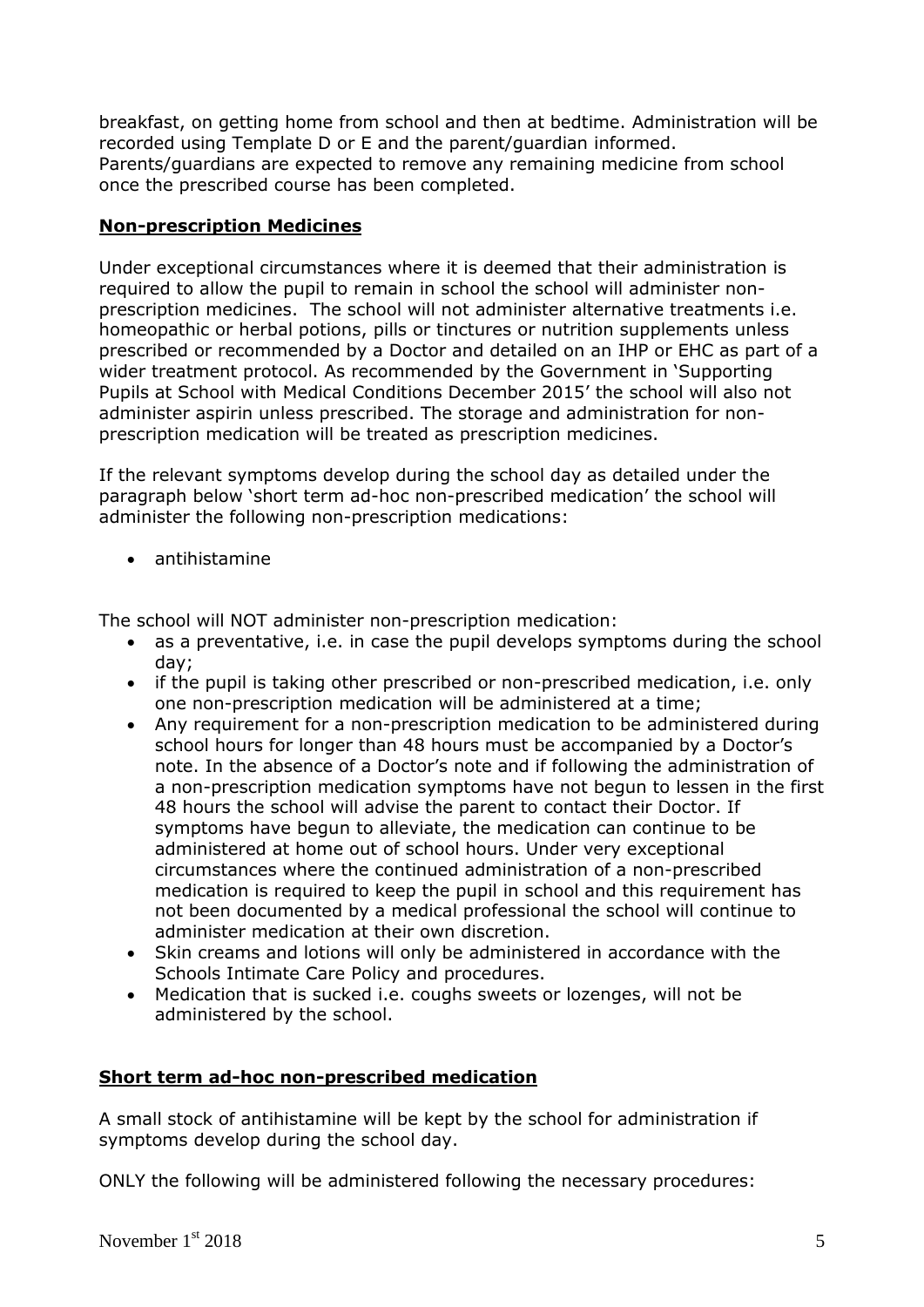- For mild allergic reaction anti-histamine (see Anaphylaxis)
- For travel sickness medication will be administered if required before educational visits and must be age appropriate and supplied by the parent/guardian in its original packaging with the PIL if available.

Only 1 dose of any of the above medications suitable to the weight and age of the pupil will be administered during the school day.

## **Asthma**

The school recognises that pupils with asthma need access to relief medication at all times. The school will manage asthma in school as outlined in the Asthma Toolkit. Pupils with asthma will be required to have an emergency inhaler and a spacer (if prescribed) in school. The school may ask the pupils parent or guardian to provide a second inhaler. Parents are responsible for this medication being in date and the school will communicate with the parents if new medication is required and a record of these communications will be kept. The school inhaler will only be used in an emergency and will always be used with a spacer as outlined in the Asthma Toolkit. The school will develop IHP's for those pupils with severe asthma, and complete the Individual Protocol for pupils with mild asthma.

## **Anaphylaxis**

Every effort will be made by the school to identify and reduce the potential hazards/ triggers that can cause an allergic reaction to pupils diagnosed with anaphylaxis within the school population. The school complies with the School Nursing Service recommend that all staff are trained in the administration of auto injectors and that training is renewed annually.

In accordance with the Medicines and Healthcare Products Regulatory Agency (MHRA) advice the school will ask parent/ guardian(s) to provide 2 auto-injectors for school use. Parents are responsible for this medication being in date and the school will communicate with the parents if new medication is required and a record of these communications will be kept.

## **Mild Allergic Reaction**

Non-prescription antihistamine will with parental consent be administered for symptoms of mild allergic reaction (i.e. itchy eyes or skin, rash or/and redness of the skin or eyes), the pupil must be monitored for signs of further allergic reaction. If antihistamine is not part of an initial treatment plan, anaphylaxis medication will be administered following the guidance for short term ad-hoc non-prescribed medication.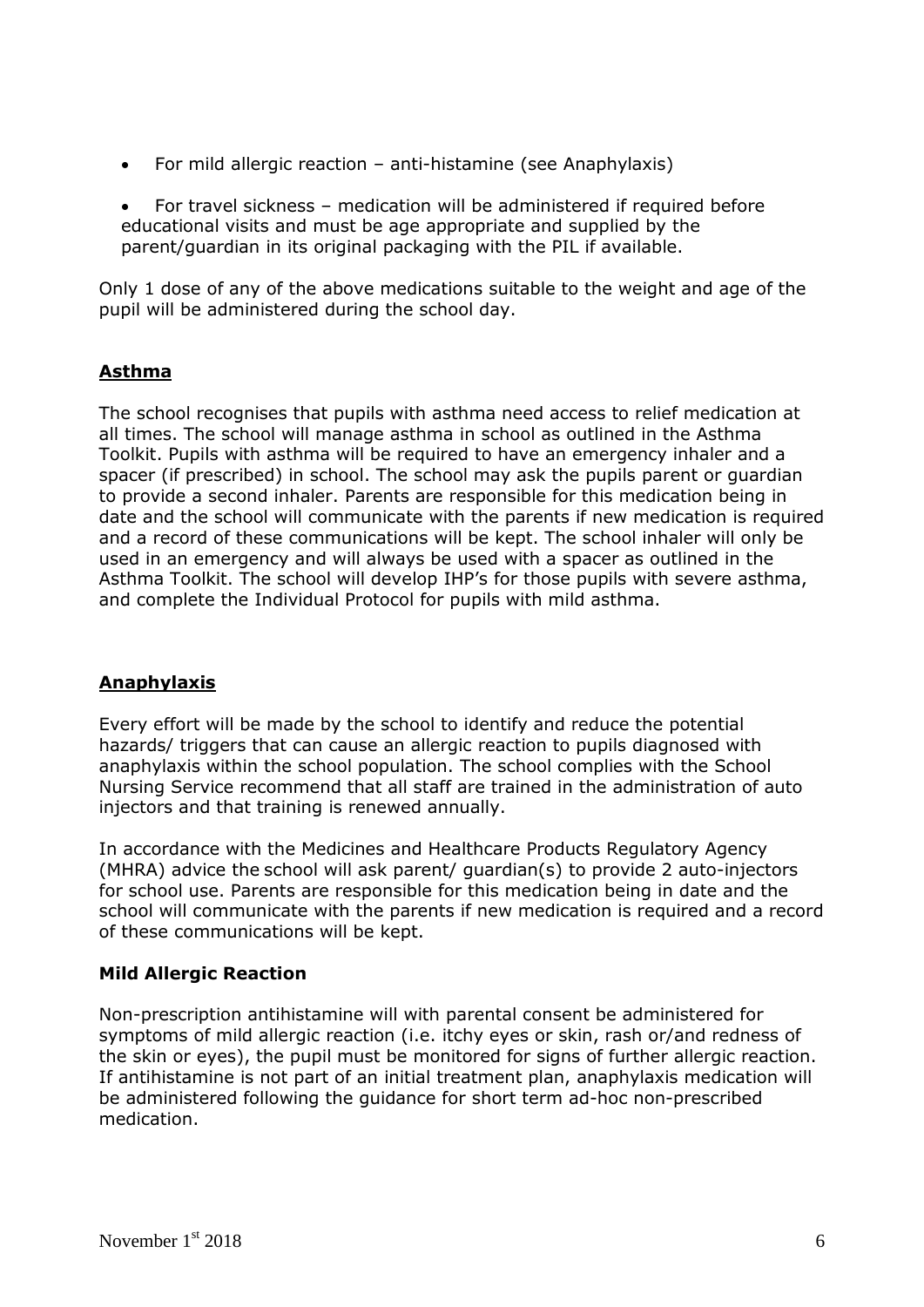Some antihistamine medication can cause drowsiness and therefore the school will consider if it is necessary for pupils to avoid any contact hazardous equipment after administration of the medication i.e. P.E. Science, Design and Technology.

## **Hay fever**

Parent(s)/guardian(s) will be expected to administer a dose of antihistamine to their child before school for the treatment of hay fever. The school will only administer antihistamine for symptoms of allergic reaction and not as a precautionary measure.

## **Severe Allergic Reaction**

Where a GP/Consultant has recommended or prescribed antihistamine as an initial treatment for symptoms of allergic reaction this will be detailed on the pupils IHP. The school will administer 1 standard dose of antihistamine (appropriate to age and weight of the pupil) and it is very important that symptoms are monitored for signs of further allergic reaction. During this time pupils must NEVER be left alone and should be observed at all times.

#### *If symptoms develop or there are any signs of anaphylaxis or if there is any doubt regarding symptoms then if the pupil has been prescribed an adrenaline auto injector it will be administered without delay an ambulance called and the parents informed.*

### **Medical Emergencies**

In a medical emergency, first aid is given, an ambulance is called and parents/carers are notified. Should an emergency situation occur to a pupil who has an IHP or EHC, the emergency procedures detailed in the plan are followed, and a copy of the IHP or EHC is given to the ambulance crew. If applicable the pupil's emergency medication will be administered by trained school staff, if the pupils medication isn't available staff will administer the schools emergency medication with prior parental consent.

In accordance with amendments made to the Human Medicines Regulations 2012 from October 2014 a sufficient number of salbutamol inhaler(s) spacer(s) will be held by the school to cover emergency use. Parents are expected to provide 2 in date auto-injectors for administration to their child, if the school does not hold 2 in date auto-injectors for each pupil then a suitable number of auto-injectors will be purchased for use by the school in an emergency.

Parental consent to administer the 'school inhaler and/or auto-injector' will be gained when the pupil joins the school using Template 2 for asthmatics and Templates 3, 4, 5 and 6 for anaphylaxis (Appendix 1).The school will hold a register of the pupils diagnosed with asthma and/or anaphylaxis, and if parental consent has been given to administer the school medication. The school will be responsible for ensuring the school medication remains in date.

Instructions for calling an ambulance are displayed prominently by the telephone in the first aid room. (Appendix 2 Template G)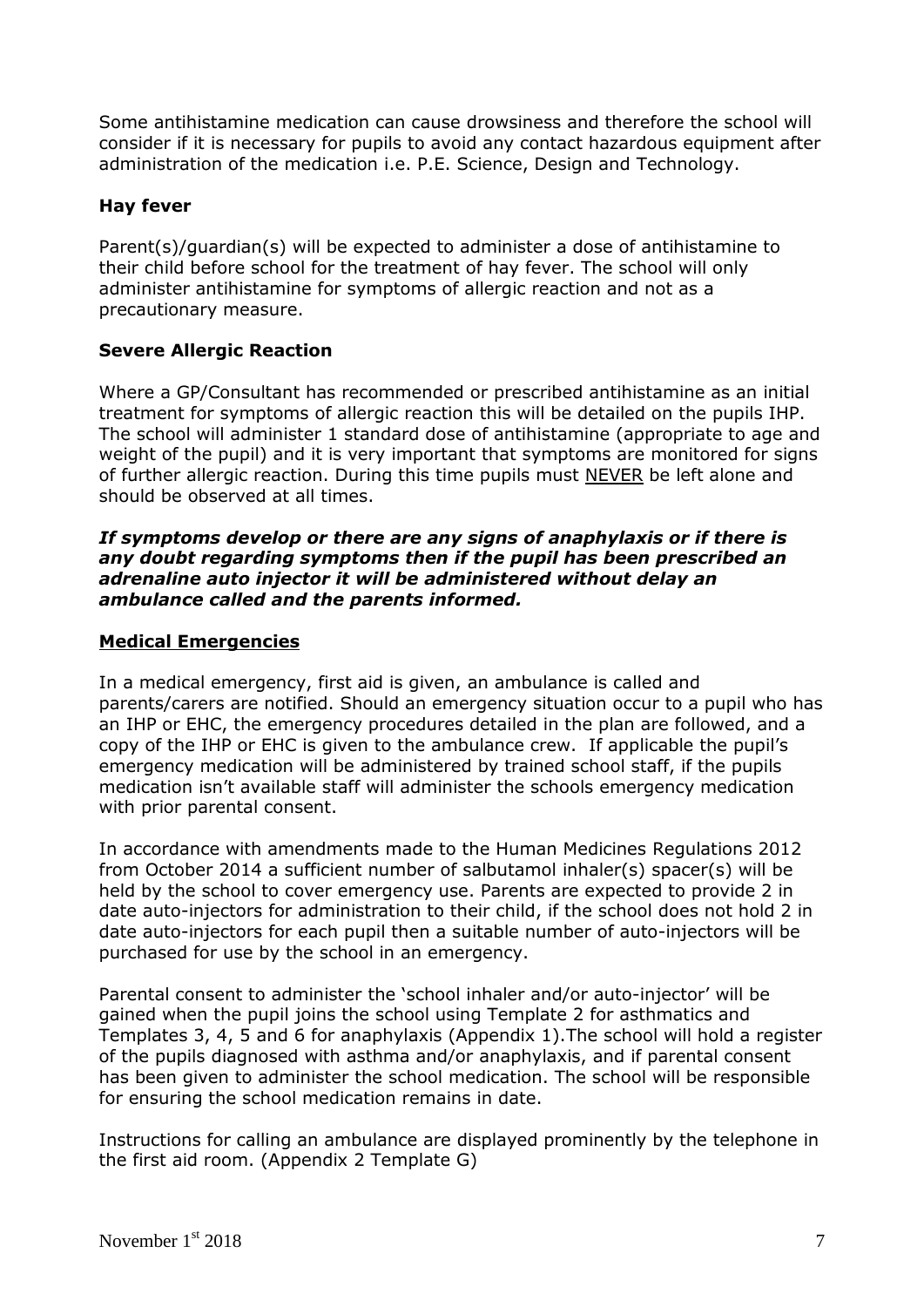## **Controlled Drugs**

The school does not deem a pupil prescribed a controlled drug (as defined by the Misuse of Drugs Act 1971) as competent to carry the medication themselves whilst in school. Controlled drugs will be stored securely in a non-portable locked medicines cabinet in a locked room and only named staff will have access. Controlled drugs for emergency use e.g. midazolam will not be locked away and will be easily accessible. The administration of a controlled drug will be witnessed by a second member of staff and records kept. In addition to the records required for the administration of any medication, a record will be kept of any doses used and the amount of controlled drug stock held in school. (Appendix 2 Templates D and E)

### **Pupils taking their own medication**

For certain long-term medical conditions, it is important for children to learn how to self-administer their medication. Appropriate arrangements for medication should be agreed and documented in the pupil's IHP or EHC and parents should complete the self-administration section of 'Parental consent to administer medication' form (Template C Appendix 1).

## **Storage and Access to Medicines**

All medicines apart from emergency medicines (inhalers, adrenaline auto injector, midazolam etc.) will be kept securely (where access by pupils is restricted). Medicines are always stored in the original pharmacist's container. Pupils are told where their medication is stored and who holds the key and staff will be fully briefed on the procedures for obtaining their medication.

Emergency medicines such as inhalers, adrenaline auto injectors and midazolam must not be locked away. If appropriate certain emergency medication can be held by the pupil, or kept in a clearly identified container in his/her classroom. The school will make an assessment as to the competency of each individual pupil to carry their own medication. Parents will be asked to supply a second adrenaline auto injector and/or asthma inhaler for each child and they will be kept in the school office. Staff must ensure that emergency medication is readily available at all times i.e. during outside P.E. lessons, educational visits and in the event of an unforeseen emergency like a fire.

Medicines that require refrigeration are kept in the staff room to which pupil access is restricted, and will be clearly labelled in an airtight container. There are specific arrangements in place for the storage of controlled drugs see page 7.

## **Waste medication**

Where possible staff should take care to prepare medication correctly. If too much medication is drawn into a syringe the remainder (amount above the required dose) should be returned to the bottle before administration. If only a half tablet is administered the remainder should be returned to the bottle or packaging for future administration.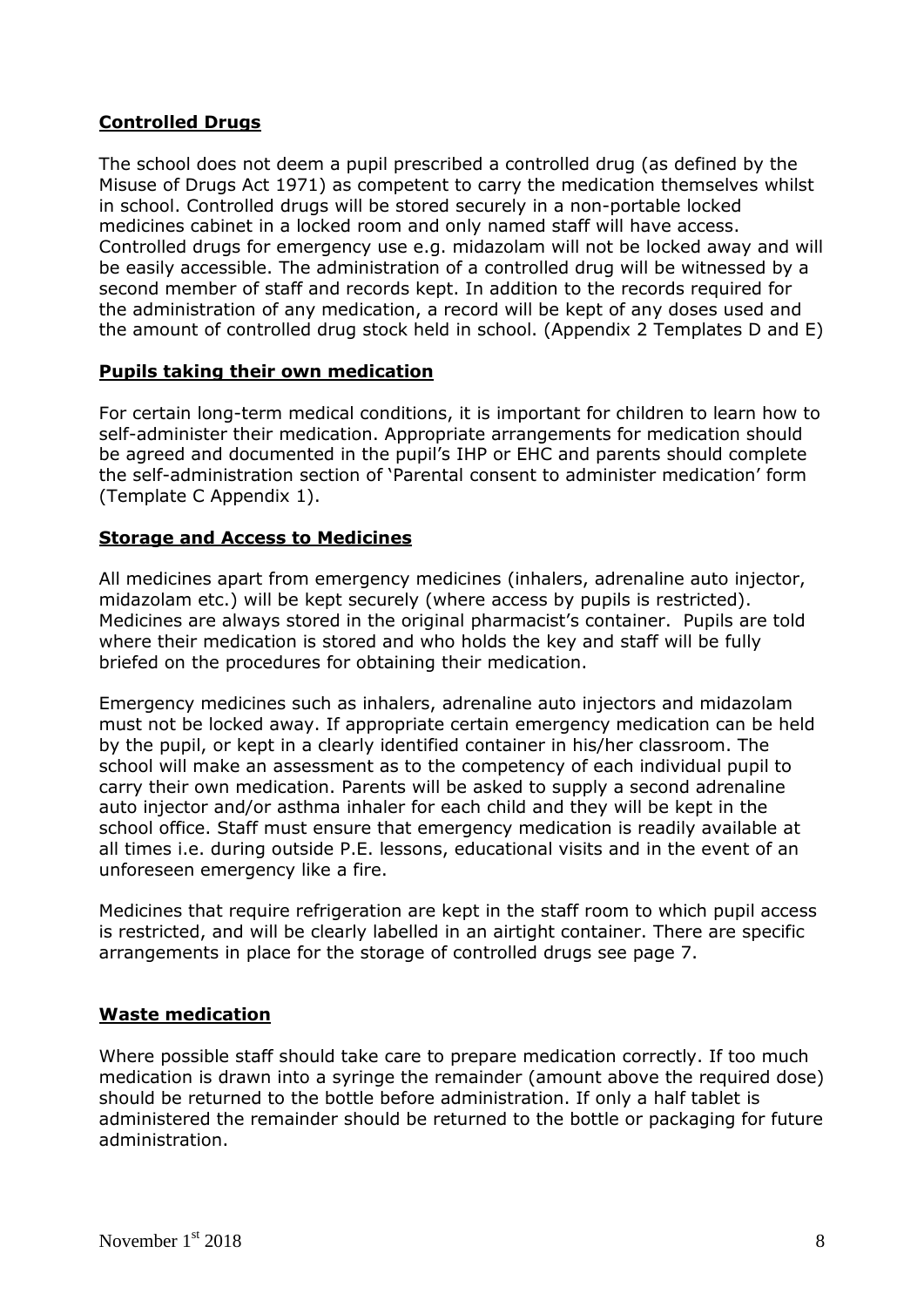If a course of medication has been completed or medication is date expired it will be returned to the parent/guardian for disposal.

## **Spillages**

A spill must be dealt with as quickly as possible and staff are obliged to take responsibility/follow the guidelines. Spillages will be cleared up following the schools procedures and considering the control of infection. Any spilled medication will be deemed unsuitable for administration and if necessary parents will be asked to provide additional medication.

The school has additional procedures in place for the management of bodily fluids . If the school holds any cytotoxic drugs, there management will be separately risk assessed and follow Health and Safety Executive (HSE) guidance.

### **Record Keeping – administration of medicines**

For legal reasons records of all medicines administered are kept at the school until the pupil reaches the age of 24. This includes medicines administered by staff during all educational or residential visits. The pupil's parent/ guardian will also be informed if their child has been unwell during the school day and medication has been administered. For record sheets see Appendix 2 Template D and E.

#### **Recording Errors and Incidents**

If for whatever reason there is a mistake made in the administration of medication and the pupil is:

- Given the wrong medication
- Given the wrong dose
- Given medication at the wrong time (insufficient intervals between doses)
- Given medication that is out of date
- Or the wrong pupil is given medication

Incidents must be reported to the Schools Senior Management Team who will immediately inform the pupil's parent/guardian. Details of the incident will be recorded locally as part of the schools local arrangements. Local records must include details of what happened, the date, who is responsible and any effect the mistake has caused. Senior Management will investigate the incident and change procedures to prevent reoccurrence if necessary. NB: Incidents that arise from medical conditions that are being well managed by the school do not need to be reported or recorded locally.

### **Staff Training**

The school will ensure a sufficient number of staff complete Manging Medicines in Schools training before they can administer medication to pupils. The school will also ensure that other staff who may occasionally need to administer a medicine are instructed and guided in the procedures adopted by the school by the person who has completed the Managing Medicines course. Staff given instruction by the Lead for Medicines MUST complete a competency test and achieve a score of 100% in order to administer medication.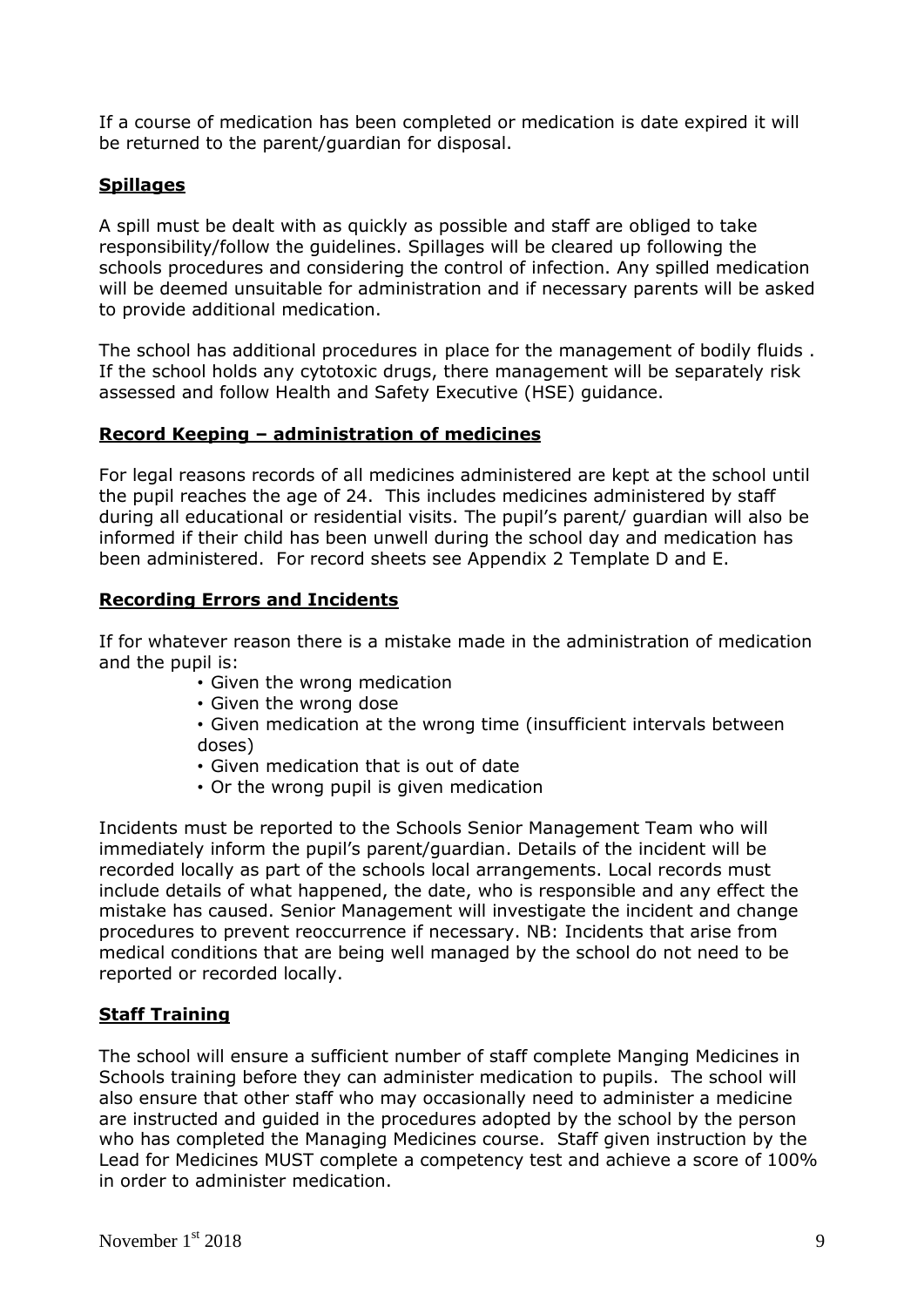Supply and locum staff will be given appropriate instruction and guidance in order to support the pupils with medical needs in their care. All school staff are trained annually to administer an auto-injector and asthma inhaler in an emergency. A record of all training must be maintained to show the date of training for each member of staff and when repeat or refresher training is required.

The school will ensure that the staff who administer medicine for specific chronic conditions are trained to administer those specific medicines, for example, Diabetes (insulin) Epilepsy (midazolam). Training in the administration of these specific medicines is arranged via the school nurse.

## **Educational Visits (Off - site one day)**

Staff will administer prescription medicines to pupils when required during educational visits. Parents should ensure they complete a consent form (Appendix 2 Template C) and supply a sufficient amount of medication in its pharmacist's container. Non-prescription medicines as detailed in this policy can be administered by staff, pupils must not carry non-prescription medication for self-administration.

All staff will be briefed about any emergency procedures needed with reference to pupils where needs are known and copies of care plans will be taken by the responsible person.

#### **Residential Visits (overnight stays)**

The school acknowledges the common law 'duty of care' to act like any prudent parent. This extends to the administration of medicines and taking action in an emergency, according to the care plan.

Occasionally it may be necessary to administer non-prescription medicines as described in this policy i.e. antihistamine to pupils suffering from an allergic reaction or paracetamol for acute pain from things like headache, period pain, toothache etc. Parents must give written consent prior to the residential visit and sign to confirm that they have administered the medication without adverse effect.

The school will keep its own supply of the following non-prescription medication: paracetamol and antihistamine for administration to pupils during a residential visit and parental consent will be required in order for the school to administer their supply (Appendix 2 Template C and C1). The medication will be stored and administration recorded as for prescription medicines. Pupils should not bring nonprescribed medication on the residential visit for self-administration.

#### **Risk assessing medicines management on all off site visits**

Pupils with medical needs shall be included in visits as far as this is reasonably practicable. School staff will discuss any issues with parents and/or health professionals so that extra measures (if appropriate) can be put in place. A copy of the pupils IHP or EHP will be taken on the visit and detail arrangements relating to the management of their medication(s) during the visit should be included in the plan.